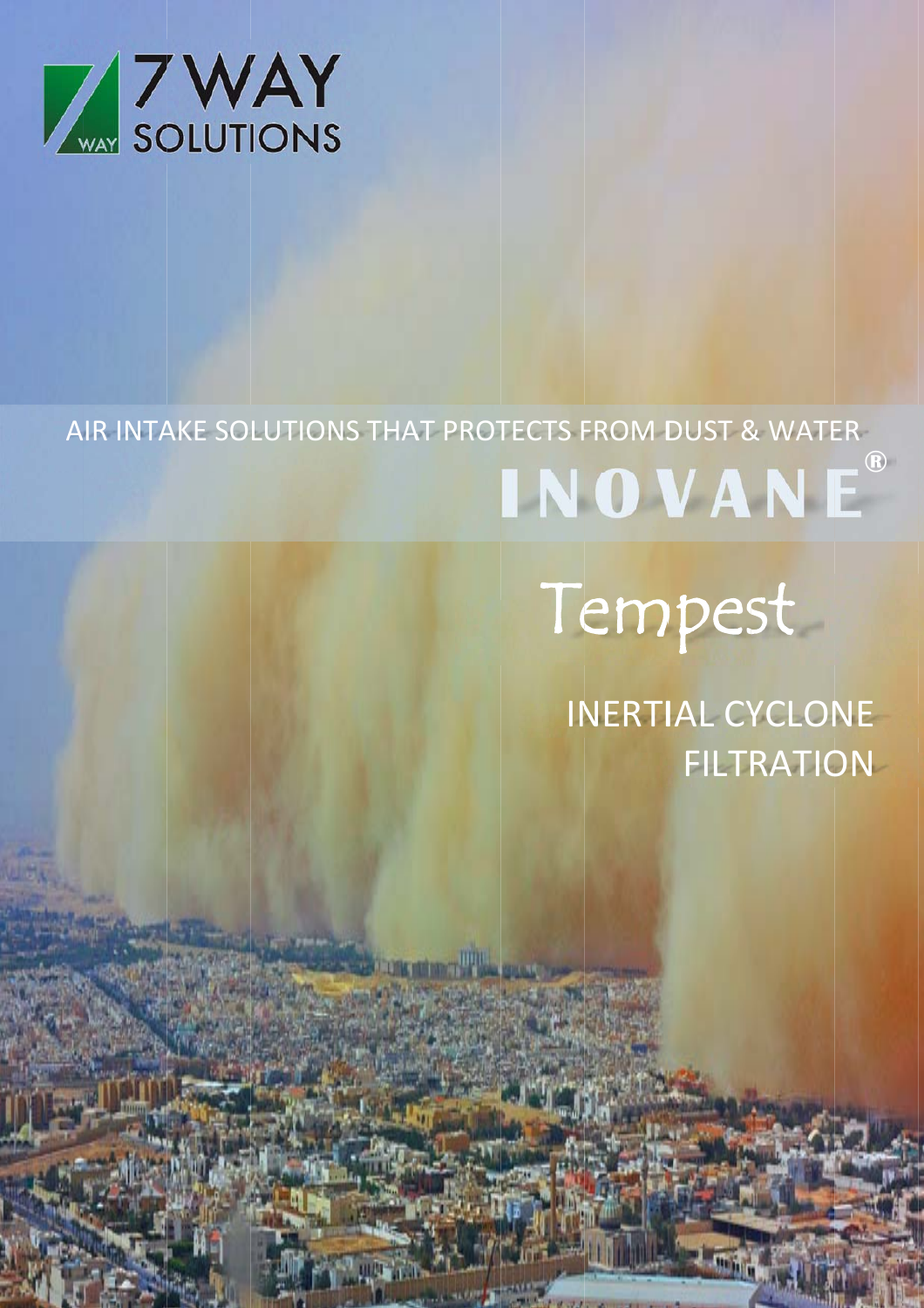# **® INOVANE** Tempest



#### THE PROBLEM

a da kasar Tanzania da Kasar Tanzania da Kasar Tanzania da Kasar Tanzania da Kasar Tanzania da Kasar Tanzania<br>Kasar Indonesia

Your equipment is under constant attack by a wide range of airborne contaminants, many of them invisible to the human eye. Once inside a compressor or blower, they corrode and erode internals and foul up processes. 7 Way air intake systems reduce energy costs and protect your compression equipment from unnecessary downtime. Clean intake air is therefore one of the most effective ways to save energy and control escalating maintenance costs.

#### 7 WAY SOLUTION

Perhaps, you are not sure how to best protect your investment. Count on 7 Way to do more than just sell you a filter. 7 Way will carefully evaluate your specific need, situation and possibilities at your site. We will then recommend the most effective combination of filter design and element efficiency to save you money.

#### SYSTEMS

7 Way design and manufactures air intake filters with capacities from 0,5 m3/s to 30 m3/s and all with adapted connections. Custom engineered air intake systems are available for applications with higher flow rates, requiring acid gas removal, and to adapt to hostile environments - to name a few.

## Air Intake Filtration



## **Helping Compression Equipment Breath Easy**

Contaminants at the intake of compressors, blowers and turbines dramatically affect the cost of supplying compressed air. Inefficient intake filtration permits contaminants to corrode, erode and foul internals.

7 Way air intake filters will deliver optimum performance, energy savings and protection to gain long component service life

## 7 WAY manufactures custom designed systems that are both costeffective and offer the necessary level of protection for your equipment.

The InoVane Tempest separates and removes dirt, sand dust and other particles from intake air before it can inflict internal damage to expensive rotating machines as: Gas Turbines, Diesel/Gas Motors, Compressors and blower systems. Dimensions can easily be adapted for the specific application and could also be designed for fitting onto any static air intake and standardized HVAC aggregate, and will considerably extend the lifetime for filters. The unit is very effective and is easily integrated and fitted in front of any intake. Tempest filters work best in extremely dirty environments where contaminant loading is a problem for conventional air-intake filtration. The Tempest is a highly effective inertial separator, - superb also for water.

#### **Description**

The InoVane Tempest unit is a heavy duty selfcleaning filter, equipped with matrix modules of inertial separators for filtration of both dry and wet contaminants. Modules in strong corrosion-free construction means that the InoVane Tempest can be installed in hostile environments.

#### **Typical applications include:**

Air inlet Pre filter in all types of industrial, public and commercial buildings

Pre filter for air intakes to rotating machines as: Gas Turbines, Diesel/Gas Motors, Compressors Blower systems and Generators

Pre filter for air conditioning and ventilating systems in heavy industrial conditions.

*Contact information:* 7 Way AB Phone: +46 33 13 80 70 Fax: +46 33 13 34 24 Verkstadsgatan 1<br>E-Mail: info@7wav.se Web: www.7wav.se SE-504 62 Borås E-Mail: info@7way.se